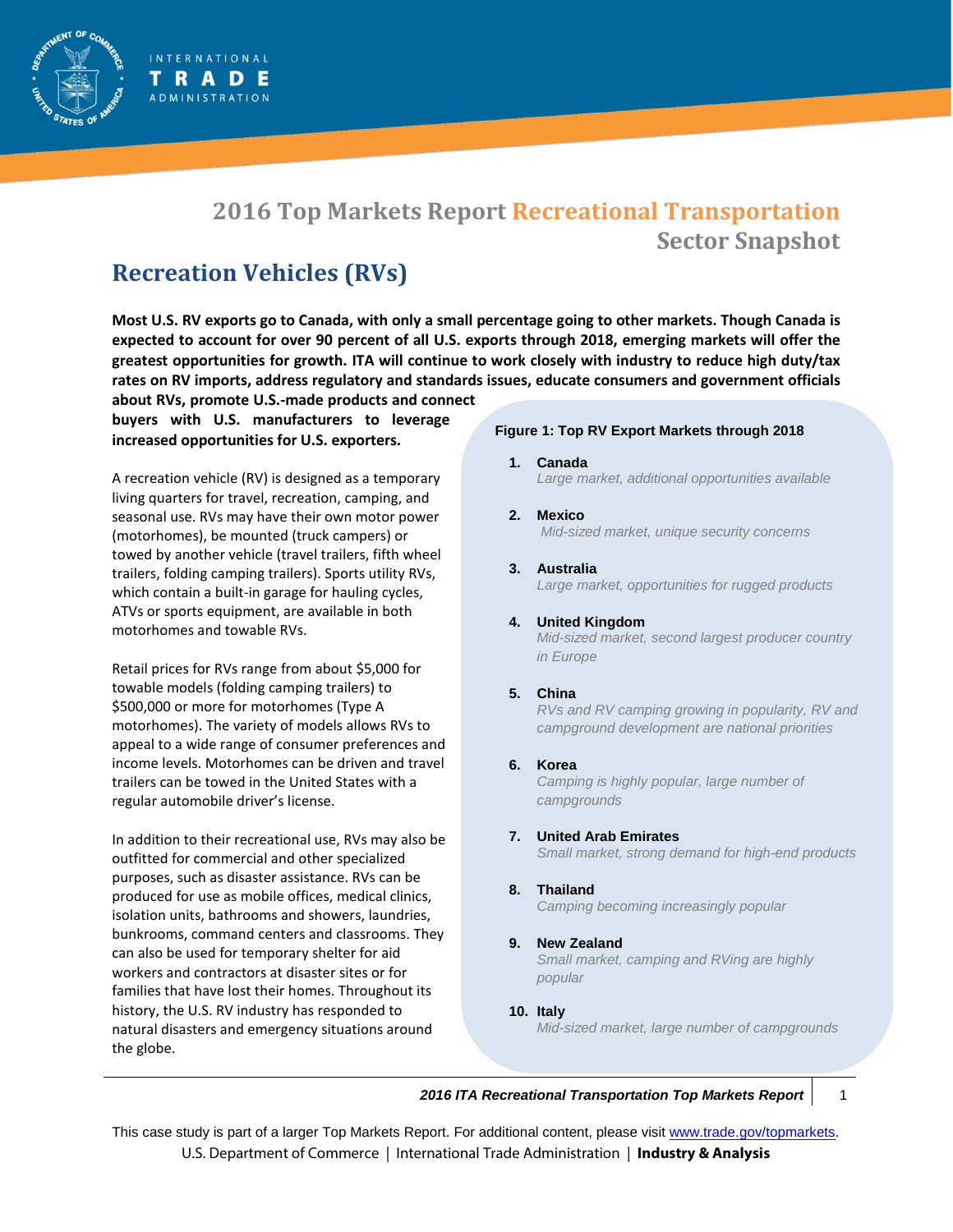#### **The Nature of the U.S. RV Industry**

There are over 60 RV manufacturers and 200 component parts suppliers in the United States. According to the Recreation Vehicle Industry Association (RVIA), the U.S. RV industry has a total economic impact of \$49.7 billion, supporting 289,852 jobs and generating \$5.7 billion in taxes. RV manufacturers and suppliers are predominately small and medium-sized enterprises (SMEs). The industry is also highly concentrated. Over 80 percent of U.S.-made RVs are produced in Indiana, with the majority in Elkhart County.<sup>[1](#page-5-0)</sup>

Large RV companies have economies of scale in production and distribution. Some large motorhome manufacturers produce their own chassis. A motorhome chassis typically includes the vehicle frame, engine, transmission, axles, wheels, brakes, cooling system electrical system, steering system, suspension and instrumentation. Most motorhome manufacturers purchase chassis from third party manufacturers. Small companies compete successfully by concentrating in specialty products or components.<sup>[2](#page-5-1)</sup>

Other notable characteristics of the industry are that production is labor intensive and the workforce is highly skilled. It is also highly entrepreneurial and innovative as manufacturers increasingly produce lightweight towable RVs and smaller, fuel-efficient motorhomes. Green technologies, such as solar panels, are appearing on a growing number of RVs. $<sup>3</sup>$  $<sup>3</sup>$  $<sup>3</sup>$  The U.S. industry takes great</sup> pride in maintaining that it can build high quality, affordably priced RVs to almost any specification and need.

RV manufacturers are subject to a number of state and federal regulations and standards. RV standards include those for electrical and fuel systems, fire and safety, plumbing systems and Federal Motor Vehicle Safety Standards (National Highway Traffic Safety Administration, U.S. Department of Transportation). RVIA's members are required to build to the NFPA 1192 Standard on Recreation Vehicles and self-certify compliance to the standard. RVIA has inspectors that periodically audit manufacturer compliance to the standard.

RV demand is highly dependent on demographics and consumer income. Consumers, in increasing numbers, are reaching the ages when they want to travel and camp in RVs. While middle-income consumers between the ages of 55 and 64 have had high RV ownership rates historically, customers between 35 and 54 are now the largest group of buyers. Over 9 million households in the United States own an RV. $4$ 

Because purchases of RVs are discretionary, demand is strongly dependent on consumer confidence. As the U.S. economy has recovered over the past several years, purchases of financed non-essential items, such as RVs, have performed better than other categories of retail spending.<sup>[5](#page-5-4)</sup>

RV manufacturers have experienced six years of sustained growth since 2009, when shipments dropped to a recession low of 165,700 units. During the economic downturn, a number of manufacturers were forced to close or consolidate, and many that survived did so by cutting their workforce. Since then, pent-up consumer demand, an improved economy, low interest rates, available credit, declining fuel prices and favorable demographics have contributed to continued growth in the industry.<sup>[6](#page-5-5)</sup>

In 2015, RV shipments totaled 374,246 units, representing almost 5 percent growth from the previous year. Towable RVs made up 87 percent of total shipments and motorhomes the remaining 13 percent. In 2016, the industry predicts that total shipments will again more than double the industry's 2009 recession low and that this trend will continue for the foreseeable future.<sup>[7](#page-5-6)</sup>

## **The RV Industry Export Base**

The United States is the world's largest producer of RVs, producing more than twice as many RVs as the rest of world combined.<sup>[8](#page-5-7)</sup> Because domestic demand has been so strong in recent years (temporarily exceeding supply at times), many manufacturers have not sought opportunities in other markets, with the exception of Canada.

Although some companies, particularly large manufacturers, have been actively involved in exporting their products, many small and medium-sized companies have focused their attention almost exclusively on the domestic market. Other SMEs are unaware of overseas opportunities. A current U.S. exports-to-shipments ratio of less than 10 percent further illustrates that exports do not yet play a significant role.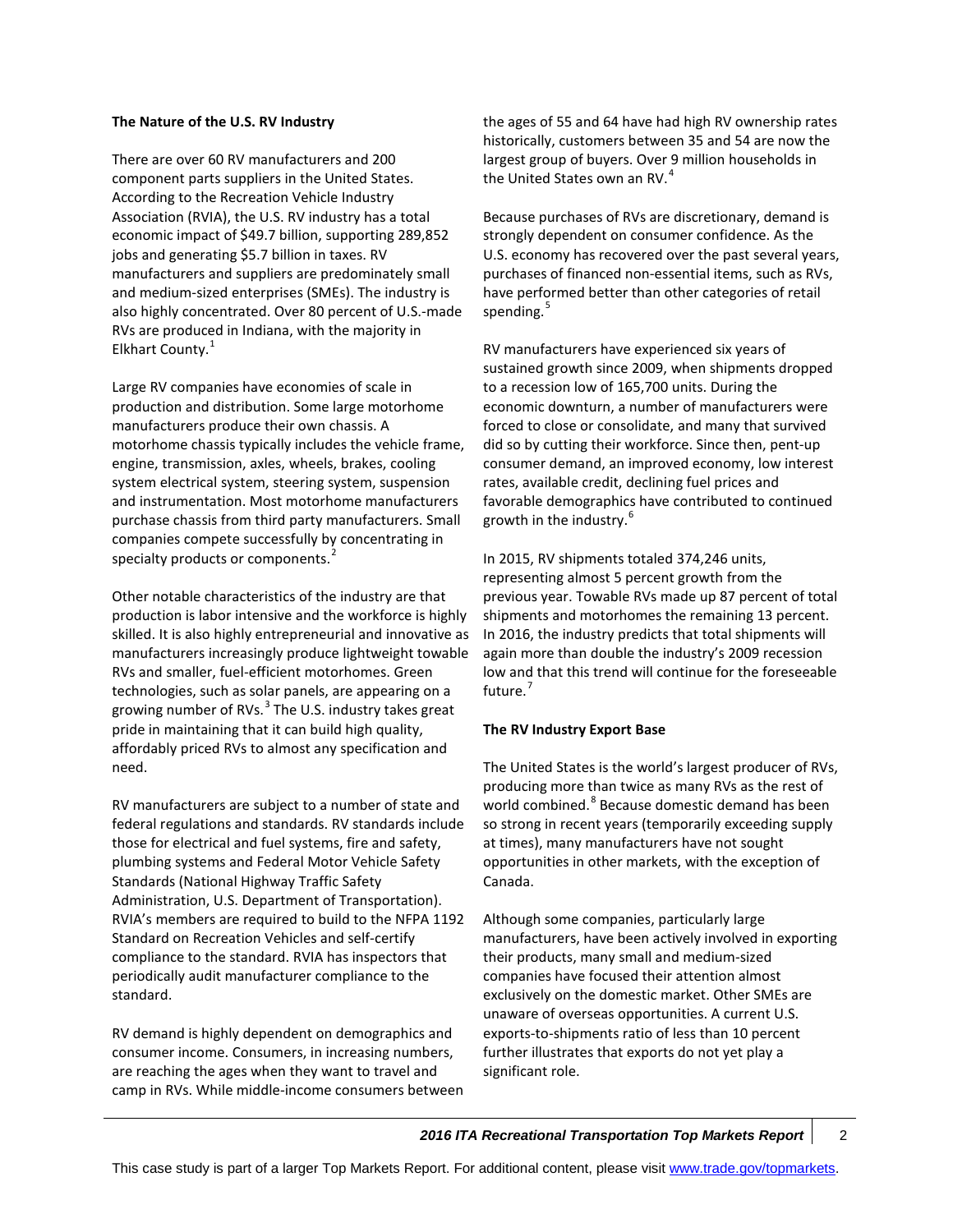While the RV industry anticipates strong growth to continue in the near-term, market conditions could change with an economic downturn - similar to what happened in 1980, 1990, 2001 and 2009, when wholesale shipments declined substantially.<sup>[9](#page-5-8)</sup> Increased industry involvement in exporting could help offset possible future slowdowns and declines in domestic demand.

Growing numbers of middle-class consumers with increasing discretionary income in a number of countries, particularly emerging markets, provide tremendous opportunities for U.S. exports of RVs. Also, rising numbers of consumers in these countries are becoming interested in RVs, camping and the "RV lifestyle." For a number of U.S. manufacturers that have been involved in exporting, much of their attention to date has focused on emerging RV markets in Asia – particularly China, Korea and Japan.

While U.S. RV manufacturers face competition in emerging markets from European manufacturers (particularly German and Slovenian), many consumers prefer U.S.-made RVs because they can be outfitted with features that European models cannot provide at a comparable price. European-built RVs do not have slideouts and tend to be smaller and more expensive than U.S. models.

Today, over 90 percent of U.S. RV exports are to Canada. Exports to the other nine largest markets are small. While Mexico is the second largest market, it represents just over 2 percent of U.S. exports. Five markets - Australia, United Kingdom (U.K.), China, Korea and United Arab Emirates (UAE) - each account for about 1 percent of exports. The remaining markets - Thailand, New Zealand and Italy - account for smaller amounts.

Although current RV exports to most countries (except Canada) are small, export values can change substantially from year-to-year, depending on the types of RVs exported. For example, a large order of motorhomes exported to a country one year could result in higher export values for the period compared to the same number of towables the next year.

In 2015, U.S. exports of RVs totaled \$1.2 billion. The majority of exports (74 percent) were towable RVs (travel trailers), campers and other models. Twenty-six percent of exports were motorhomes. ITA expects U.S. RV exports to increase to \$1.4 billion in 2018, with a

compound annual growth rate (CAGR) of 5 percent. Canada will continue to be a key destination for U.S. RVs through 2018, capturing over 90 percent of all U.S. exports.

#### **Optimizing U.S. Leverage**

ITA anticipates the greatest growth for U.S. exports to be in emerging markets, particularly China and Korea. In addition to increasingly favorable demographics and market conditions, growing consumer interest in RVs and camping, large numbers of existing campgrounds (Korea) and government efforts to promote tourism and develop RV and campground dedicated regulations (China) should enable opportunities for U.S. exports to grow in these countries.

In 2015, RVIA received a second, consecutive three-year Market Development Cooperator Program (MDCP) award from ITA to grow exports in China, Korea and Japan. RVIA's objectives under the award include programs and initiatives to:

- pursue adoption of RV and campground industrydeveloped standards compatible with U.S.-made RVs to ensure market access for U.S. exports;
- pursue the inclusion of RV definitions in the China Motor Vehicle Code;
- pursue the development of reasonable RV road use regulations, address licensing and registration issues and remove regulatory obstacles;
- pursue the reduction of import duties and tariffs on RVs;
- increase demand for U.S. RVs and post-disaster relief and recovery products;
- educate the Chinese and the Koreans on RVing and camping and RVIA members on exporting; and
- ensure the U.N. Economic Commission for Europe (UNECE) World Forum for Harmonization of Vehicle Regulations will not effectively lock U.S. RVs out of countries adopting the UNECE standard.

Under RVIA's 2012-2015 MDCP award, RV exports to China, Korea and Japan exceeded \$143 million. Continued U.S. government support of RVIA's 2015- 2018 MDCP award and programs and initiatives in these countries will help increase opportunities for U.S. exporters in both the near and long-terms.

In addition to its partnership with ITA as an MDCP cooperator, RVIA is also a strategic partner with ITA. This important affiliation, which began in 2013, allows the association's members enhanced access to ITA's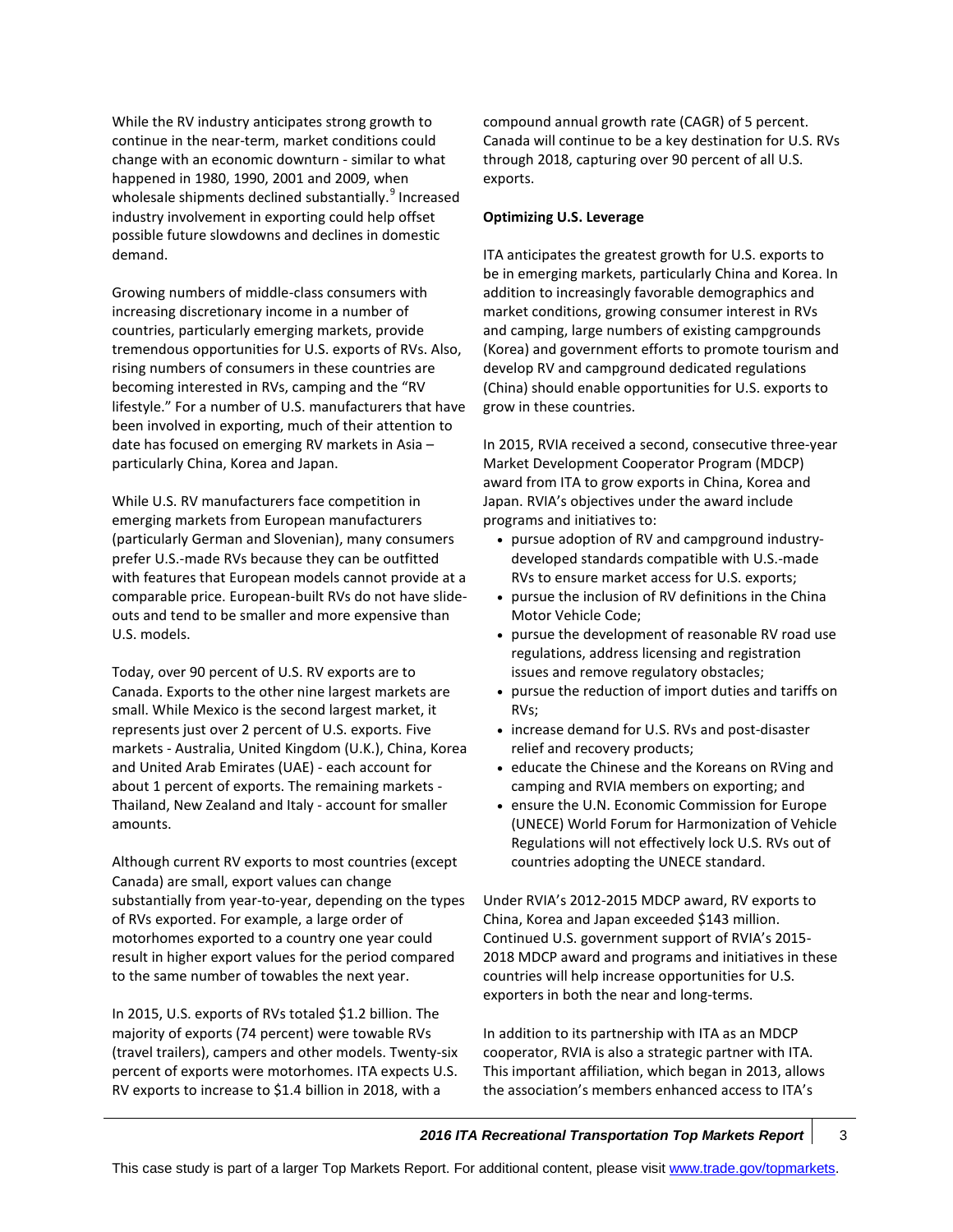global resources and increased opportunities in export markets. Continued U.S. government support of RVIA's partnership under this program will further enhance ongoing efforts to assist U.S. companies.

U.S. government services, such as the Gold Key and Platinum Services provided by CS, can also help leverage additional opportunities for U.S. companies. In the past, RVIA has utilized a Gold Key service in China and, more recently, a Platinum Service in Japan for its initiatives to provide Japan with post-disaster assistance and develop model campground sites in disaster areas.

The participation of foreign buyers in ITA's International Buyer Program (IBP) trade shows is highly effective in introducing the buyers to U.S. manufacturers and products. The U.S. RV industry's annual trade show, the National RV Trade Show (*[www.rvia.org\)](http://www.rvia.org/)*, an industryonly trade show that will be held from November 29 to December 1, 2016 in Louisville, KY, is an IBP-Select event (as were the 2015 and 2014 shows). U.S. government efforts to bring foreign buyers to the show will provide increased export opportunities for U.S. RV manufacturers and suppliers.

Because relatively little is known about RVs in many emerging markets, opportunities to promote RVs and educate consumers and government officials about U.S. products and the RV lifestyle should play a crucial role in U.S. government and industry collaborative strategies. Trade promotion opportunities, such as outdoor lifestyle events, trade shows and other events that enable the showcasing of U.S. RVs, will enable public officials and consumers to learn more about U.S. RVs.

While there is strong potential for increased growth for U.S. exports, RV exporters face challenges in emerging markets. A number of countries have neither adequately developed campsites (electric hook-ups, water and sanitation infrastructure, etc.) nor highways to accommodate RVs. Further, because RVs are considered luxury items in some countries, they are subject to restrictive tariff and tax combinations, which limit U.S. exports to these markets. Concerns about crime also are a unique factor in some countries.

U.S. RV exports also often face a lack of regulation in overseas markets or inconsistencies between existing standards. These generate confusion among RV manufacturers and suppliers, consumers and government agencies and impede market access for U.S. manufacturers. Most emerging markets do not

have a designated industry category for RVs, adding to the challenge of separating them from the requirements imposed on other motor vehicles or recreational products.

China, and possibly other markets, has looked to adopt International Organization for Standardization (ISO) standards for RVs. ISO standards, however, have not been updated the way U.S. and European standards have to incorporate current safety and production needs for RVs. Adding to this challenge, ISO and European standards often are not compatible with U.S. RVs.

Standards developed by U.S. domiciled standards developing organizations (SDOs) provide for excellent safety as demonstrated by the industry's performance record. These standards allow for maximum design flexibility, which allow for an array of RV products to be built for consumers.

Despite the challenges, ITA encourages exporters to focus their efforts on emerging markets, as these have the greatest opportunities for growth in the long-term. Countries that have Free Trade Agreements (FTAs) with the United States provide particularly advantageous opportunities, as these have fewer restrictions, including reduced or no import duties for RVs.

ITA will continue working collaboratively with the U.S. industry to develop strategies that are specific for each market. As noted, coordinated U.S. government and industry efforts are already underway in several key emerging markets – China, Korea and Japan.

Country studies and snapshots of the RV markets in Australia, Canada, China, Europe (Czech Republic, France, Netherlands, Slovak Republic, Sweden and United Kingdom), Korea and Japan follow this section of the *Top Markets* report. Snapshots of the RV markets in Chile, Colombia, Kenya, Taiwan, Thailand and Turkey are below. Information from RVIA and ITA USFCS offices was used for these studies.

## **RV Market Snapshots**

#### Chile

The current RV market in Chile is small. Though Chile has two major RV manufacturers, the domestic market is comprised primarily of imported or used RVs. In 2014, RV imports in Chile totaled \$4.5 million.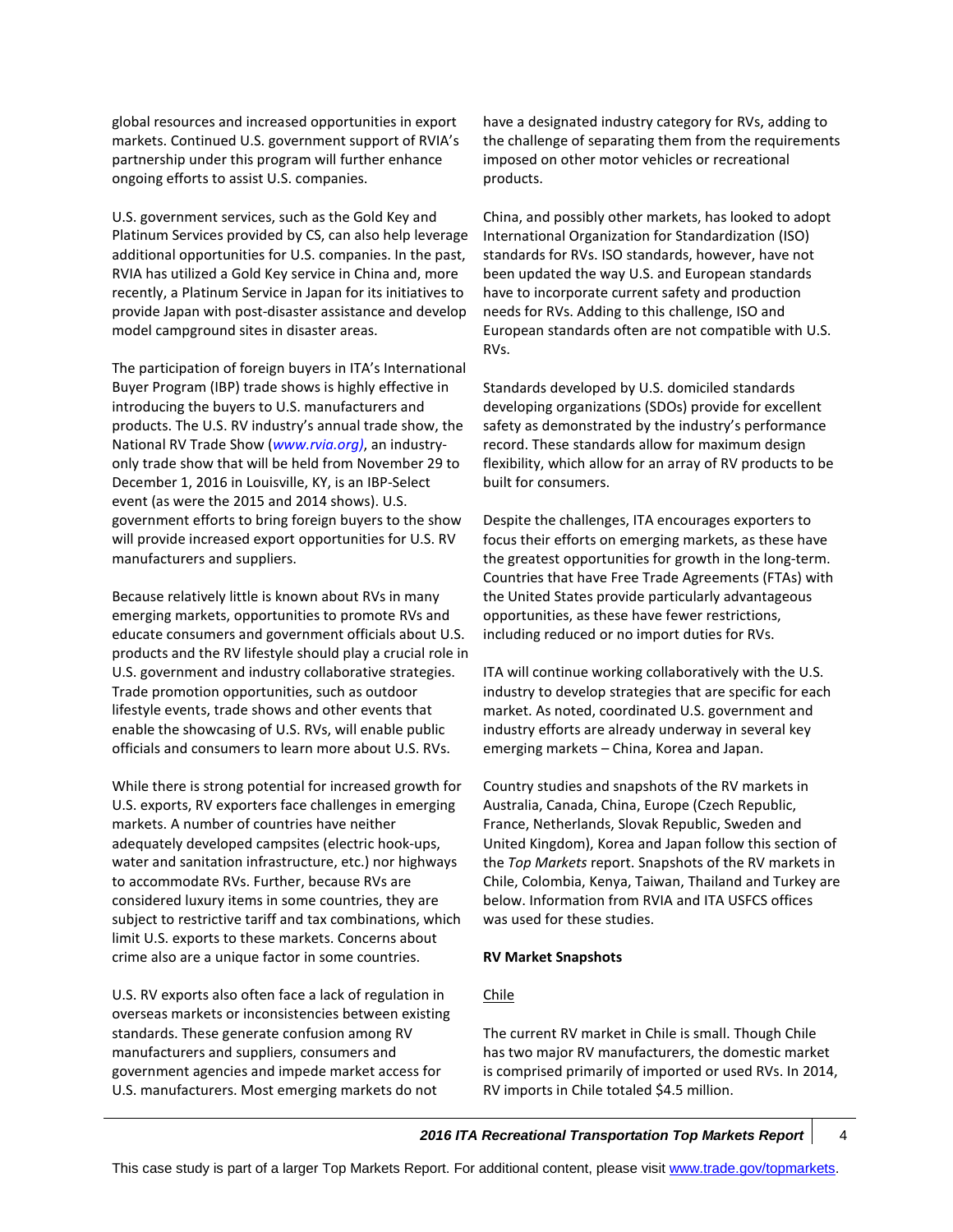Despite its small size, the domestic RV market is growing little by little. Twenty years ago Chile did not have one suitable campground for RVs. Today, it has four campgrounds equipped for motorhomes–three in the North of the country and one in the South. Other campgrounds may allow motorhomes; these typically do not offer special connections for RVs.

Similar to other emerging markets, Chile does not have dedicated regulations for RVs. Under the Chile-U.S. FTA, there are no import duties on RVs–importers are only subject to a 19 percent value-added tax (VAT).

Though the RV market in Chile is small, ITA believes it could provide increased opportunities for U.S. exporters in the long-term. With demand for RVs and campground development growing and its status as an FTA partner with the United States, Chile is a potentially favorable market for U.S. companies. In 2015, U.S. RV exports to Chile totaled \$1.3 million. Towables were the largest category of exports (58 percent).

## Colombia

In 2015, U.S. RV exports to Colombia totaled less than \$500,000. Motorized RVs were the largest category of exports (95 percent). At present, Colombia does not have any campgrounds for RVs. Local companies that sell RVs, however, have signed partnerships with some national parks so that their vehicles are allowed in the campgrounds. There are two major manufacturers and distributors of RVs in Colombia.

The current RV market in Colombia is somewhat limited. Security concerns in the country make RVs a target for criminals. For this reason, Colombians generally try to avoid driving vehicles that may appear to be luxury items.

While there is not a dedicated trade show for RVs, local distributors have exhibited in the Salon Internacional del Automovil Trade Show in Bogotá. Though the current market in Colombia may be limited for RVs, ITA believes that it could provide opportunities for U.S. exporters in the long-term. A growing middle class with increasing levels of discretionary income and its status as an FTA partner with the United States make Colombia a potentially favorable market for U.S. companies in the long-term.

## Taiwan

RVs have experienced very limited market growth in Taiwan due to the country's limited space for parking and underdeveloped camping facilities. There are 38 campgrounds across the country, but most are underdeveloped. The total number of RVs in Taiwan is less than 200 units. The Formosa Camping & Caravanning Club represents the interest in camping and RVing in Taiwan.

## Thailand

Thailand currently does not have an established RV market. While there are a small number of caravans, camper vans and motorhomes in Thailand, most RVs are privately imported for personal use by individuals, groups of users (mostly wealthy families) or assembled locally by foreign companies and local pick-up truck assembly companies.

There are approximately 20 campgrounds across the country. Most of these are owned and managed by private resorts, and some are operated by the Thailand government national parks. Additional information about RV parks in Thailand can be found at: *<http://thairv.com/board/index.php?board=5.0>*.

Five RV manufacturers in Thailand produce motorhomes, camping cars, caravans, and other products. Thailand does not have dedicated regulations for RVs.

Currently, Thailand does not have any official groups or associations that represent the RV industry. However, RV owners and consumers use the following website to communicate and share information about RVs, RV parks and buying/selling RVs: *[www.tairv.com.](http://www.tairv.com/)*

Camping is becoming increasingly popular in Thailand, driven by expanded parking areas in national parks and resorts. The popularity of camping is expected to rise even more once the Association of Southeast Asian Nations Economic Community (ASEAN) is fully implemented.<sup>[10](#page-5-9)</sup> Though there are not any dedicated RV shows in Thailand, a few motor (automotive) shows feature a designated area for RVs. These include the Thailand International Expo and Bangkok International Motor Show.

While Thailand currently does not have an established RV market, camping is becoming increasingly popular.